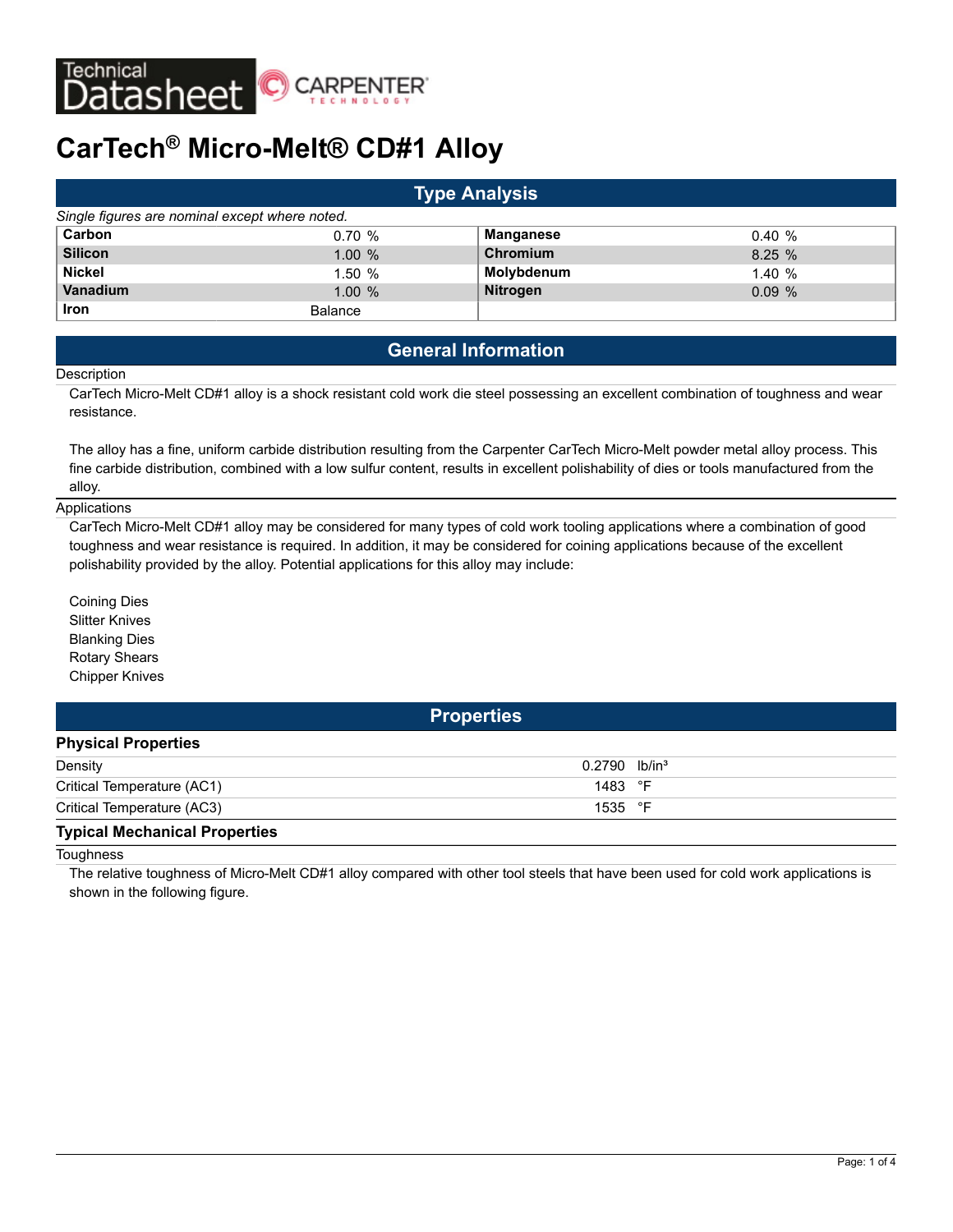## Relative Toughness of Tool Steels Used for Cold Work Applications

Typical working hardness as shown



## **Heat Treatment**

#### **Decarburization**

Micro-Melt CD#1 alloy, like all carbon-bearing tool steels, is subject to decarburization during thermal processing.

Taking proper precautions should ensure that there is no decarburization during heat treatment.

#### Salt bath, controlled atmosphere, or vacuum furnaces are acceptable for heat treating this alloy.

#### Annealing

Suitable precautions should be taken to prevent excessive decarburization or carburization. Heat slowly to 1500/1525°F (816/829°C), hold until the entire mass is heated through, and cool slowly (do not exceed 30°F [16°C] per hour) in the furnace to about 1000°F (538°C), after which the cooling rate may be increased.

The annealed hardness should be maximum BHN 260 (HRC 26).

#### Hardening

Micro-Melt CD#1 alloy can be heat treated in salt, vacuum, or controlled atmosphere furnaces, with precautions being taken to avoid decarburization during the heat treatment operation. Preheat to 1550/1600°F (843/871°C), then transfer to 1900/1950°F (1038/1066°C). Austenitizing above 1950°F (1066°C) should be avoided due to formation of excessive retained austenite in the tool. Hold 10 minutes per inch of thickness, with a minimum hold time of 10 minutes, up to 25 minutes maximum.

Following austenitizing, parts may be air cooled or oil quenched to room temperature, or salt quenched to 1000°F (538°C) followed by an air cool to room temperature. For vacuum furnace treating, a minimum 2 Bar backfill with inert gas is desired for the quench.

#### Stress Relieving

To relieve the stresses of machining, heat slowly to 1200/1250°F (649/677°C), hold for a minimum of 1 hour at temperature, cool slowly and uniformly to about 800°F (427°C), then cool in still air.

#### **Tempering**

Tools should be tempered immediately after the completion of the quench. Double tempering at 2 hours per temper is suggested. Tools should be cooled to room temperature between tempers. The following table provides some typical hardness values for various austenitizing/tempering temperature combinations.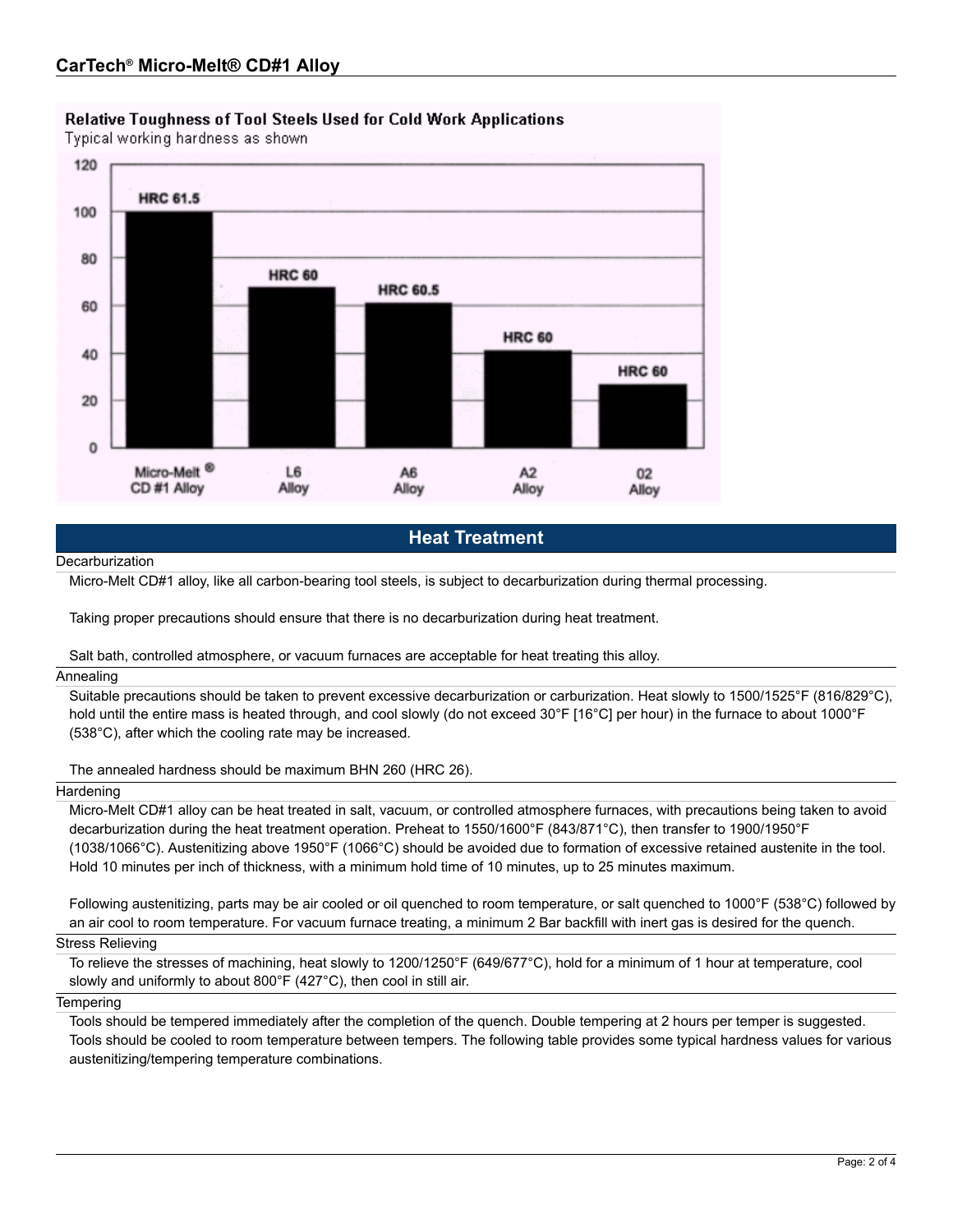

Hardness vs. Tempering Temperature-Carpenter Micro-Melt CD #1 Alloy

## Typical Hardness Values-Carpenter Micro-Melt CD #1 Alloy

All samples were preheated at 1550°F (843°C), austenitized at the 1925°F (1052°C) for 10 minutes, oil quenched, and tempered at the indicated temperature for 2 hours + 2 hours. Hardnesses shown in the figure are representative of those attainable with austenitizing temperatures ranging from 1900°F (1038°C) to 1950°F (1066°C). Vacuum hardening may result in slightly lower hardness values.

|      | <b>Tempering Temperature</b> | 1925°F Hardening Temperature |
|------|------------------------------|------------------------------|
| °F   | °C                           | <b>HRC</b>                   |
|      | As-Quenched                  | 61/62                        |
| 400  | 204                          | 57/58                        |
| 600  | 316                          | 56/57                        |
| 800  | 427                          | 57/58                        |
| 900  | 482                          | 60/61                        |
| 925  | 496                          | 60/61                        |
| 950  | 510                          | 61/62                        |
| 975  | 524                          | 60/61                        |
| 1000 | 538                          | 58/59                        |
| 1025 | 552                          | 54/55                        |
| 1050 | 566                          | 51/52                        |
| 1100 | 593                          | 47/48                        |
| 1200 | 649                          | 38/39                        |

# **Other Information**

#### **Wear Resistance**

The relative wear resistance of Micro-Melt CD#1 alloy compared with other steels commonly used for cold work applications is shown in the figure below. Wear resistance was measured using a Dry Sand/Rubber Wheel abrasion test, ASTM G65. Results were normalized, with a higher value indicating better wear resistance.